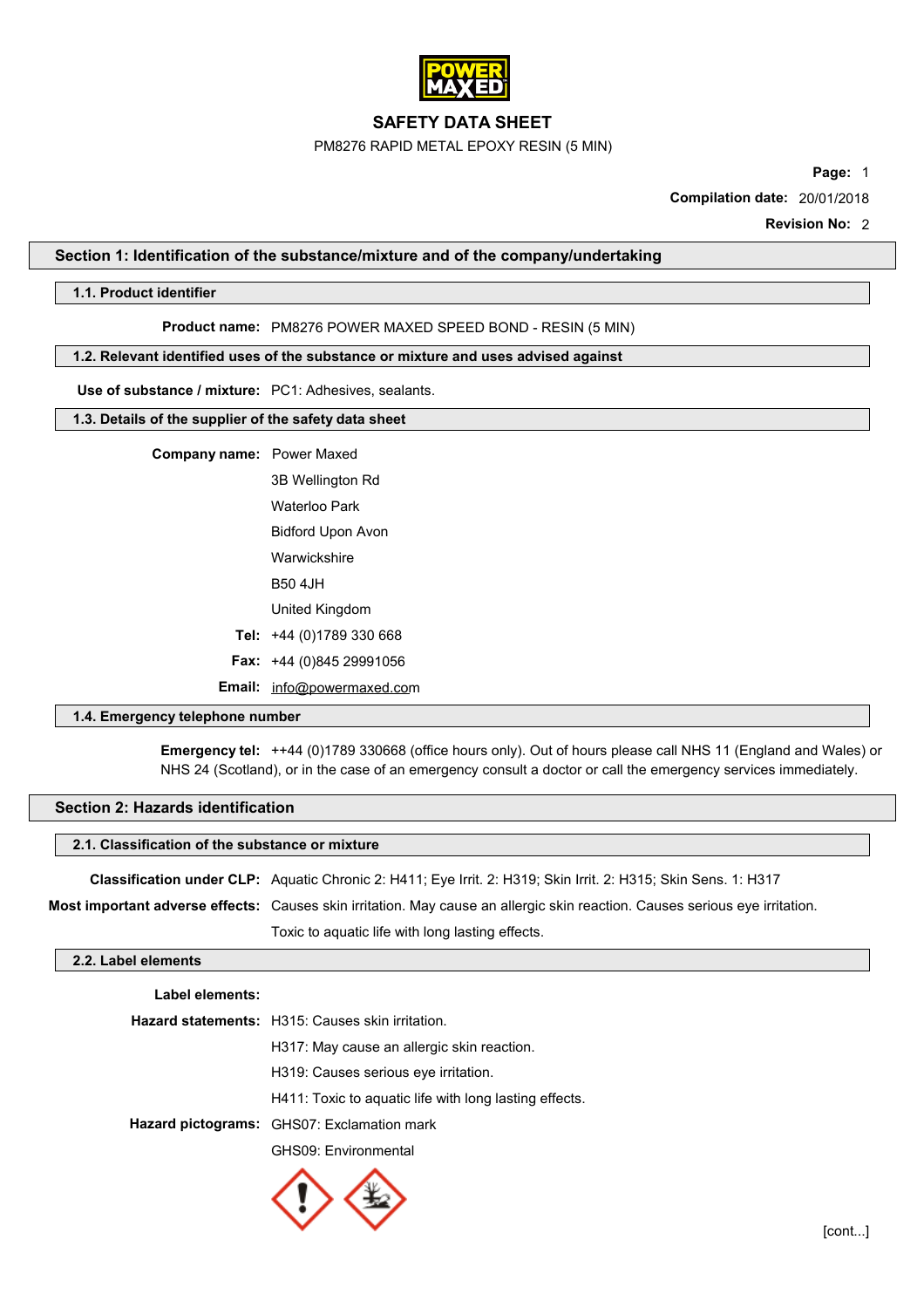## PM8276 RAPID METAL EPOXY RESIN (5 MIN)

**Page:** 2

**Signal words:** Warning **Precautionary statements:** P264: Wash soap and water. thoroughly after handling. P273: Avoid release to the environment. P280: Wear protective gloves/protective clothing/eye protection/face protection. P305+P351+P338: IF IN EYES: Rinse cautiously with water for several minutes. Remove contact lenses, if present and easy to do. Continue rinsing. P321: Specific treatment (see instructions on this label) P332+P313: If skin irritation occurs: Get medical advice/attention.

### **2.3. Other hazards**

**PBT:** This product is not identified as a PBT/vPvB substance.

### **Section 3: Composition/information on ingredients**

**3.2. Mixtures**

### **Hazardous ingredients:**

BISPHENOL A-(EPICHLORHYDRIN) {REACTION PRODUCT}

| <b>EINECS</b> | CAS        | PBT / WEL                | <b>CLP Classification</b>                                                                  | Percent |
|---------------|------------|--------------------------|--------------------------------------------------------------------------------------------|---------|
| 500-033-5     | 25068-38-6 | $\overline{\phantom{a}}$ | Eye Irrit. 2: H319; Skin Irrit. 2: H315;<br>Skin Sens. 1: H317; Aquatic Chronic 2:<br>H411 | >90%    |

## **Section 4: First aid measures**

| 4.1. Description of first aid measures                                          |                                                                                                          |  |
|---------------------------------------------------------------------------------|----------------------------------------------------------------------------------------------------------|--|
|                                                                                 | <b>Skin contact:</b> Remove all contaminated clothes and footwear immediately unless stuck to skin. Wash |  |
|                                                                                 | immediately with plenty of soap and water.                                                               |  |
|                                                                                 | <b>Eye contact:</b> Bathe the eye with running water for 15 minutes. Consult a doctor.                   |  |
|                                                                                 | <b>Ingestion:</b> Wash out mouth with water. Consult a doctor.                                           |  |
|                                                                                 | <b>Inhalation:</b> Remove casualty from exposure ensuring one's own safety whilst doing so. Consult a    |  |
|                                                                                 | doctor.                                                                                                  |  |
| 4.2. Most important symptoms and effects, both acute and delayed                |                                                                                                          |  |
|                                                                                 | <b>Skin contact:</b> There may be irritation and redness at the site of contact.                         |  |
|                                                                                 | <b>Eye contact:</b> There may be irritation and redness. The eyes may water profusely.                   |  |
|                                                                                 | <b>Ingestion:</b> There may be soreness and redness of the mouth and throat.                             |  |
|                                                                                 | Inhalation: There may be irritation of the throat with a feeling of tightness in the chest. Exposure may |  |
|                                                                                 | cause coughing or wheezing.                                                                              |  |
|                                                                                 | Delayed / immediate effects: Immediate effects can be expected after short-term exposure.                |  |
| 4.3. Indication of any immediate medical attention and special treatment needed |                                                                                                          |  |

**Immediate / special treatment:** Eye bathing equipment should be available on the premises.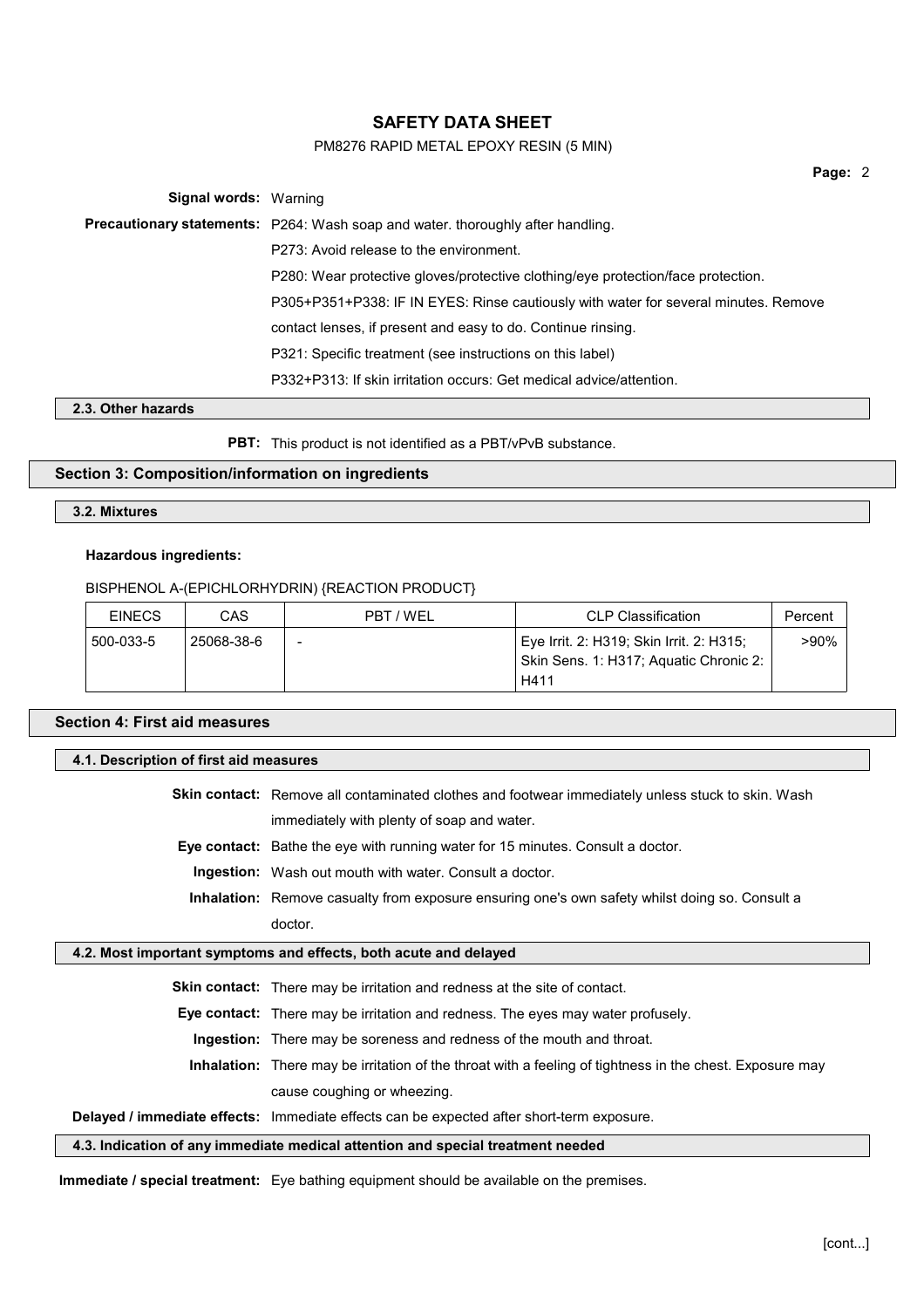### PM8276 RAPID METAL EPOXY RESIN (5 MIN)

### **Section 5: Fire-fighting measures**

### **5.1. Extinguishing media**

**Extinguishing media:** Suitable extinguishing media for the surrounding fire should be used. Use water spray to cool containers.

### **5.2. Special hazards arising from the substance or mixture**

**Exposure hazards:** In combustion emits toxic fumes.

### **5.3. Advice for fire-fighters**

**Advice for fire-fighters:** Wear self-contained breathing apparatus. Wear protective clothing to prevent contact with skin and eyes.

**Section 6: Accidental release measures**

### **6.1. Personal precautions, protective equipment and emergency procedures**

**Personal precautions:** Refer to section 8 of SDS for personal protection details. If outside do not approach from downwind. If outside keep bystanders upwind and away from danger point. Mark out the contaminated area with signs and prevent access to unauthorised personnel. Turn leaking containers leak-side up to prevent the escape of liquid.

## **6.2. Environmental precautions**

**Environmental precautions:** Do not discharge into drains or rivers. Contain the spillage using bunding.

### **6.3. Methods and material for containment and cleaning up**

**Clean-up procedures:** Absorb into dry earth or sand. Transfer to a closable, labelled salvage container for

disposal by an appropriate method.

### **6.4. Reference to other sections**

**Reference to other sections:** Refer to section 8 of SDS.

### **Section 7: Handling and storage**

### **7.1. Precautions for safe handling**

**Handling requirements:** Avoid direct contact with the substance. Ensure there is sufficient ventilation of the area. Do not handle in a confined space. Avoid the formation or spread of mists in the air.

### **7.2. Conditions for safe storage, including any incompatibilities**

**Storage conditions:** Store in a cool, well ventilated area. Keep container tightly closed. The floor of the storage room must be impermeable to prevent the escape of liquids.

**Suitable packaging:** Must only be kept in original packaging.

### **7.3. Specific end use(s)**

**Specific end use(s):** No data available.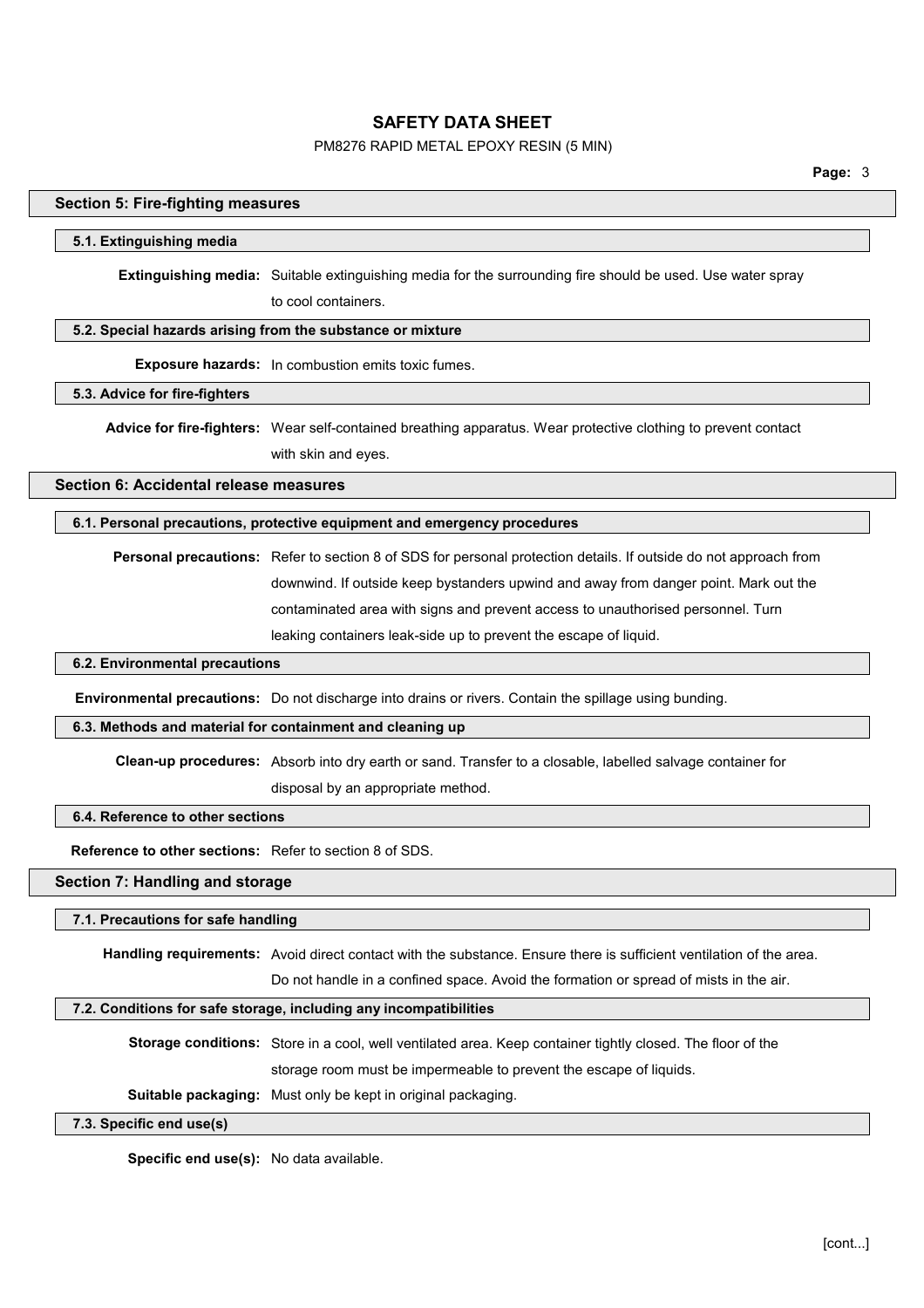### PM8276 RAPID METAL EPOXY RESIN (5 MIN)

# **Section 8: Exposure controls/personal protection 8.1. Control parameters Workplace exposure limits:** No data available. **DNEL/PNEC Values DNEL / PNEC** No data available. **8.2. Exposure controls Engineering measures:** Ensure there is sufficient ventilation of the area. The floor of the storage room must be impermeable to prevent the escape of liquids. **Respiratory protection:** Self-contained breathing apparatus must be available in case of emergency. **Hand protection:** Protective gloves. **Eye protection:** Safety glasses. Ensure eye bath is to hand. **Skin protection:** Protective clothing. **Section 9: Physical and chemical properties 9.1. Information on basic physical and chemical properties State:** Liquid **Colour:** Black **Odour:** Characteristic odour **Evaporation rate:** Negligible **Oxidising:** No data available. **Solubility in water:** Insoluble **Viscosity:** Viscous **Boiling point/range°C:** >85 **Melting point/range°C:** No data available. **Flammability limits %: lower:** No data available. **upper:** No data available. **Flash point°C:** >80 **Part.coeff. n-octanol/water:** No data available. **Autoflammability°C:**  $>300$  **Relative density:** 1.1 **pH:** n/a **VOC g/l:** No data available.

**9.2. Other information**

**Other information:** No data available.

### **Section 10: Stability and reactivity**

**10.1. Reactivity**

**Reactivity:** Stable under recommended transport or storage conditions.

**10.2. Chemical stability**

**Chemical stability:** Stable under normal conditions.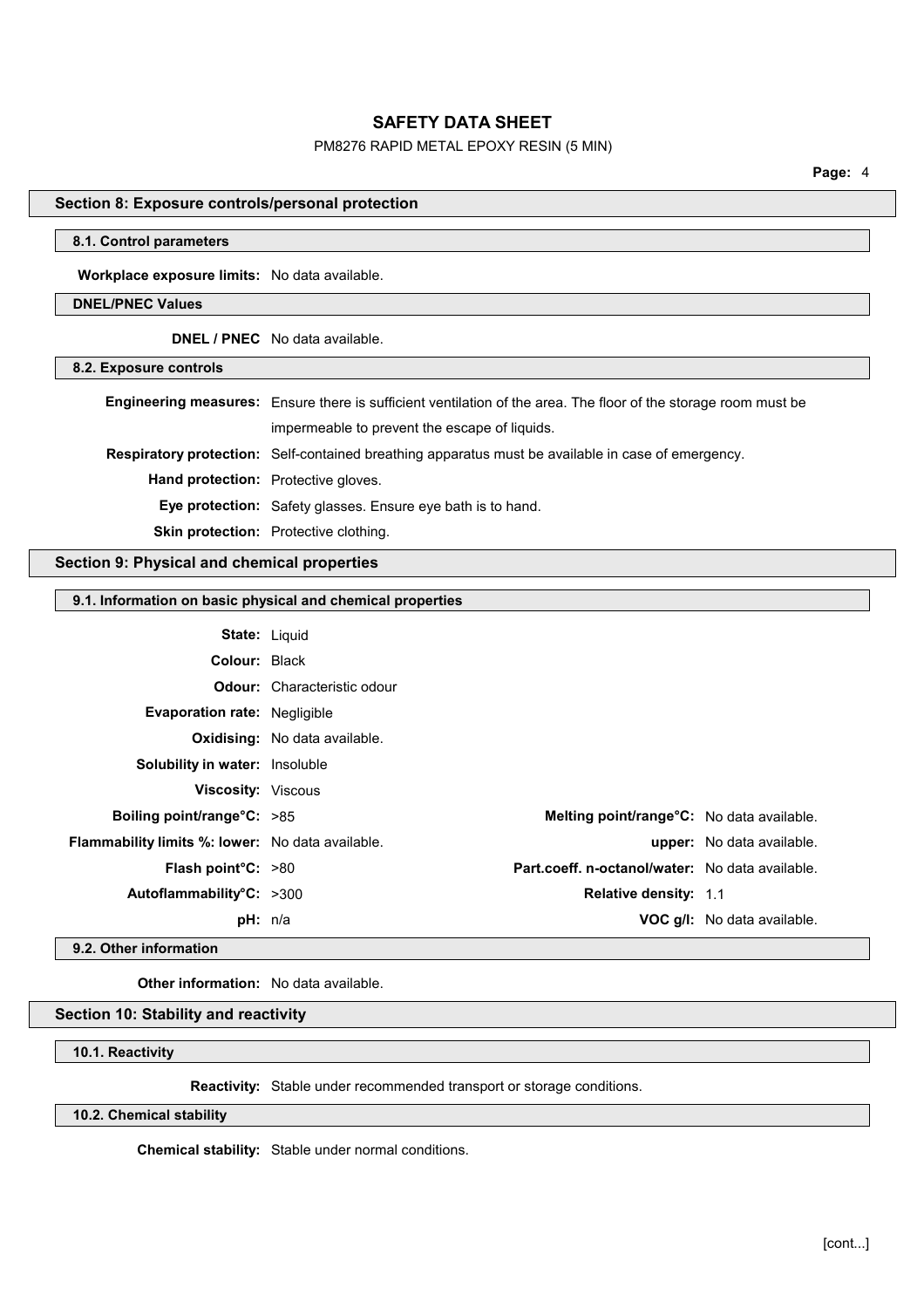### PM8276 RAPID METAL EPOXY RESIN (5 MIN)

### **10.3. Possibility of hazardous reactions**

**Hazardous reactions:** Hazardous reactions will not occur under normal transport or storage conditions.

Decomposition may occur on exposure to conditions or materials listed below.

### **10.4. Conditions to avoid**

**Conditions to avoid:** Heat.

### **10.5. Incompatible materials**

**Materials to avoid:** Strong oxidising agents. Strong acids.

### **10.6. Hazardous decomposition products**

**Haz. decomp. products:** In combustion emits toxic fumes.

### **Section 11: Toxicological information**

### **11.1. Information on toxicological effects**

### **Hazardous ingredients:**

### **BISPHENOL A-(EPICHLORHYDRIN) {REACTION PRODUCT}**

| ' ORL      | <b>MUS</b> | LD50 | $15600$       | mg/kg |
|------------|------------|------|---------------|-------|
| ' ORL      | <b>RAT</b> | LD50 | 11400   mg/kg |       |
| <b>SKN</b> | <b>RBT</b> | LD50 | >20           | ml/kg |

### **Relevant hazards for product:**

| Hazard                         | Route      | <b>Basis</b>          |
|--------------------------------|------------|-----------------------|
| Skin corrosion/irritation      | <b>DRM</b> | Hazardous: calculated |
| Serious eye damage/irritation  | OPT        | Hazardous: calculated |
| Respiratory/skin sensitisation | <b>DRM</b> | Hazardous: calculated |

**Symptoms / routes of exposure**

**Skin contact:** There may be irritation and redness at the site of contact.

**Eye contact:** There may be irritation and redness. The eyes may water profusely.

**Ingestion:** There may be soreness and redness of the mouth and throat.

**Inhalation:** There may be irritation of the throat with a feeling of tightness in the chest. Exposure may cause coughing or wheezing.

**Delayed / immediate effects:** Immediate effects can be expected after short-term exposure.

### **Section 12: Ecological information**

### **12.1. Toxicity**

**Ecotoxicity values:** No data available.

### **12.2. Persistence and degradability**

**Persistence and degradability:** Not biodegradable.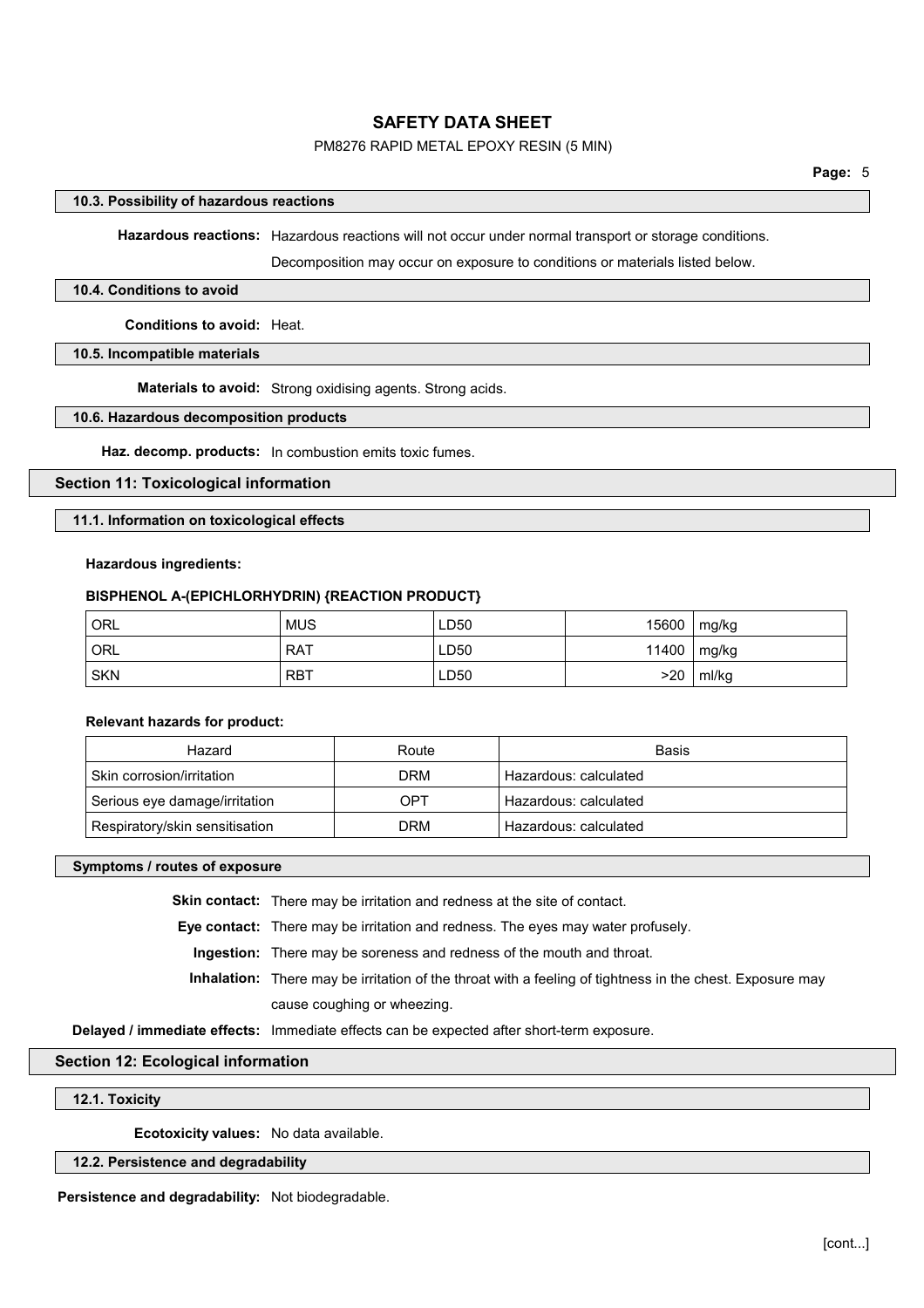### PM8276 RAPID METAL EPOXY RESIN (5 MIN)

### **12.3. Bioaccumulative potential**

**Bioaccumulative potential:** Bioaccumulation potential.

### **12.4. Mobility in soil**

**Mobility:** Readily absorbed into soil.

### **12.5. Results of PBT and vPvB assessment**

**PBT identification:** This product is not identified as a PBT/vPvB substance.

### **12.6. Other adverse effects**

**Other adverse effects:** Toxic to aquatic organisms. Toxic to soil organisms.

### **Section 13: Disposal considerations**

### **13.1. Waste treatment methods**

**Disposal operations:** Transfer to a suitable container and arrange for collection by specialised disposal

company.

**NB:** The user's attention is drawn to the possible existence of regional or national regulations regarding disposal.

## **Section 14: Transport information**

### **14.1. UN number**

**UN number:** UN3082

**14.2. UN proper shipping name**

**Shipping name:** ENVIRONMENTALLY HAZARDOUS SUBSTANCE, LIQUID, N.O.S.

**14.3. Transport hazard class(es)**

**Transport class:** 9

**14.4. Packing group**

**Packing group:** III

**14.5. Environmental hazards**

**Environmentally hazardous:** Yes **Marine Marine Marine** pollutant: No

**14.6. Special precautions for user**

**Special precautions:** No special precautions.

**Tunnel code:** E

**Transport category:** 3

**Section 15: Regulatory information**

**15.1. Safety, health and environmental regulations/legislation specific for the substance or mixture**